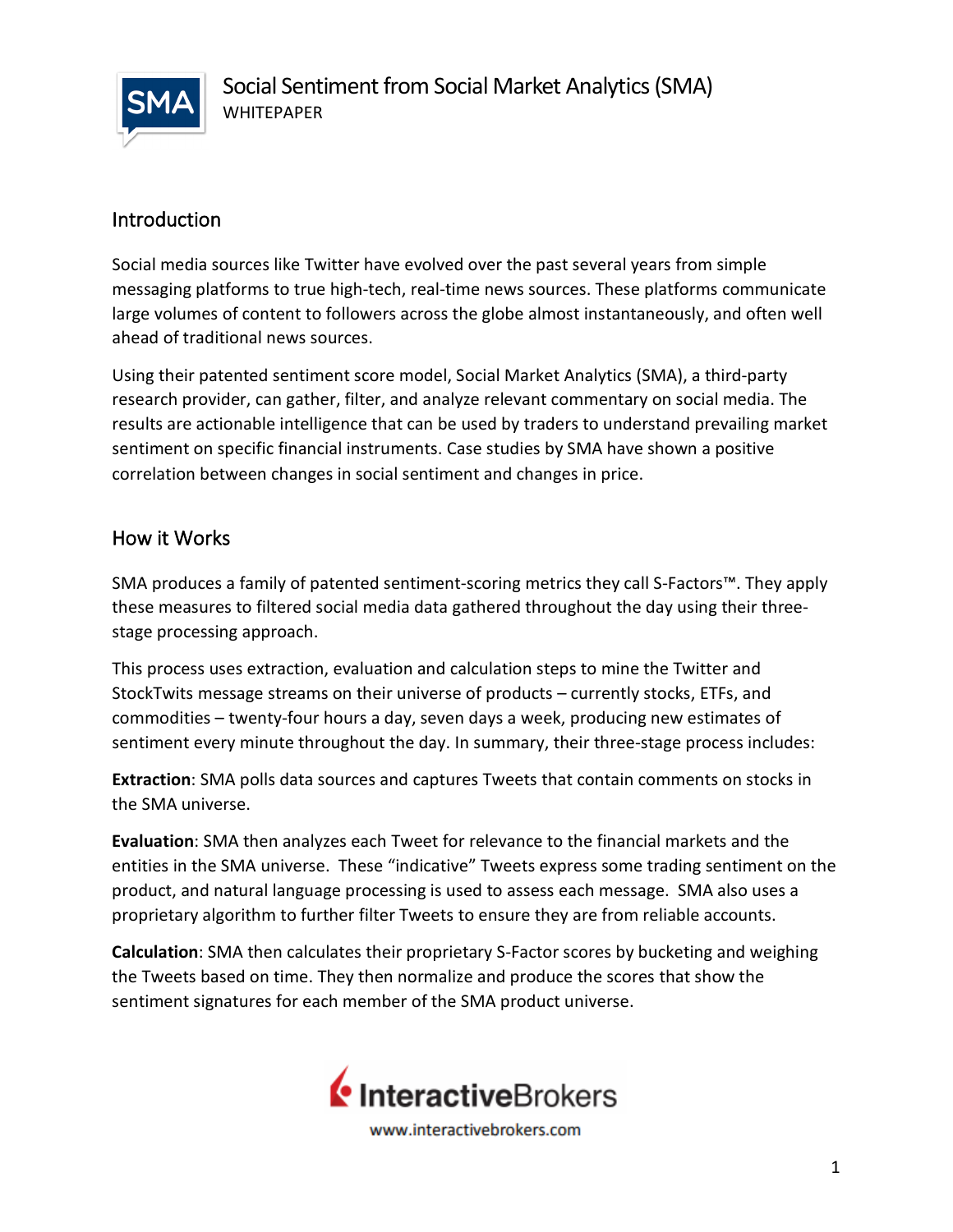

# The Scores

The S-Factor™ metrics are designed to quantify sentiment on products and help traders understand changes in sentiment levels, and understand the signature of market sentiment for a product over time. IBKR incorporates the following S-Factor™ metrics into our data display:

**S-Score**™: This is the normalized representation of a sentiment time series over a specific lookback period. It measures the deviation of a stock's sentiment intensity level from its normal state.

Specifically, this is defined as the normalized, exponentially time-weighted summation of sentiment of unique tweets received from credible accounts in a rolling 24-hour window, at the time of observation. Tweets arriving closer to the observation time have a higher weight than the tweets arriving farthest from observation window.

For example, at 09:10 AM, it is the summation of sentiment of tweets received between 09:10 AM the previous day and 09:10 AM today weighted such that the tweets closer to 9:10 AM today are weighted higher.

**SV-Score**™: This is the normalized representation of a stock's indicative Tweet volume time series over a specific look-back period. It measures the deviation of a stock's indicative Tweet volume level from its normal state.

Specifically, this is defined as the normalized value of Indicative Tweet volume used to compute the social sentiment score, which is the number of unique tweets arriving in a 24-hour interval from certified Social Market Analytics accounts.

IBKR provides access to these scores as:

- Realtime values: Calculated and updated once every minute.
- Historical values: Average of one-minute scores over different time intervals (e.g. 1 day).
- The change from the prior day values.

Additionally we use two other measures from SMA to help traders better understand and take advantage of the data:

**S-Delta**™: This is the change in S-Score™ level over a 15-minute interval, and is a first order measurement of a stock's sentiment trend. If sentiment is quickly shifting on a stock it would show up here.



www.interactivebrokers.com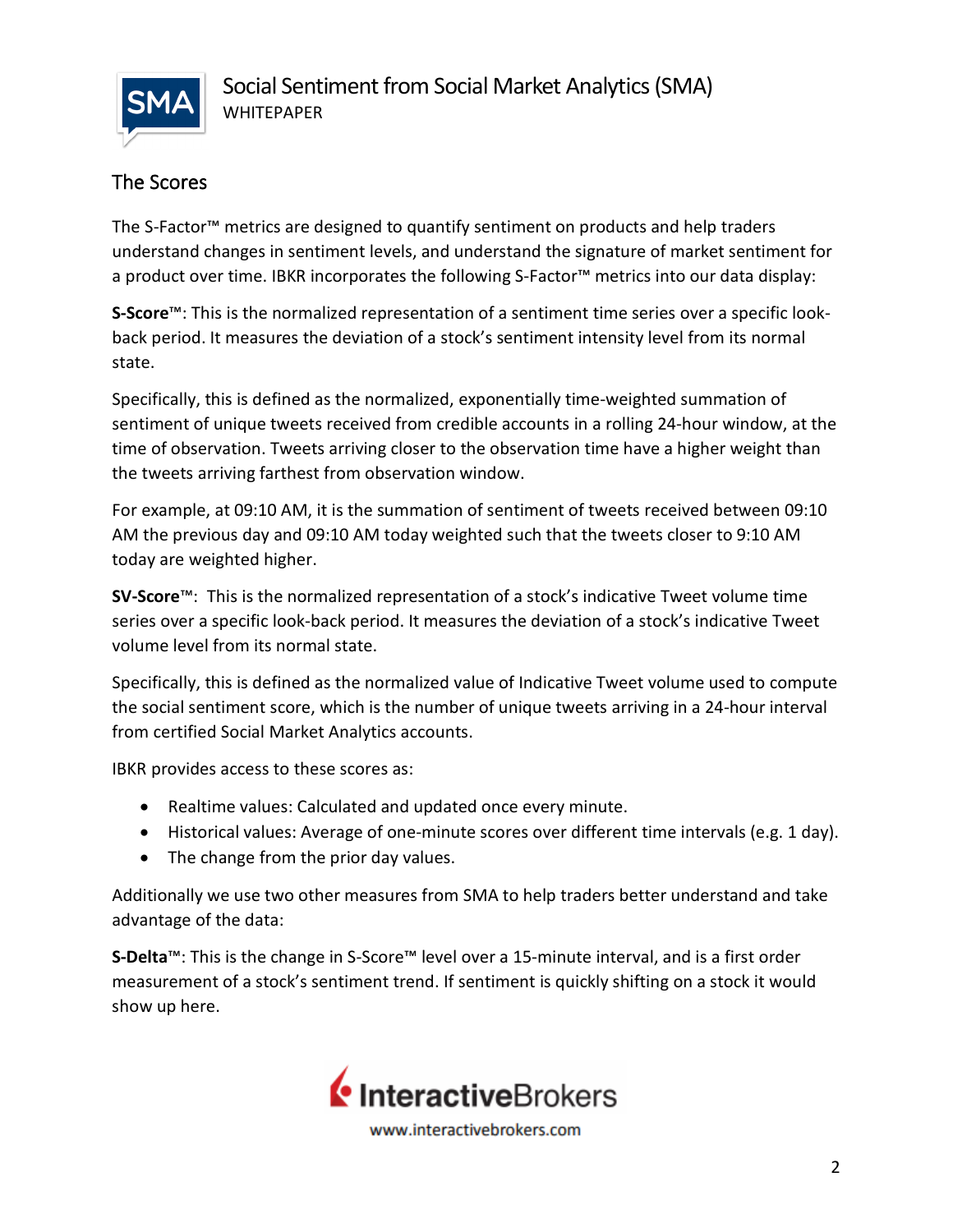

**S-Dispersion**™: This is a measure of the diversity of Twitter sources contributing to a sentiment estimate at an observation time. Dispersion levels range from 0.0 to 1.0. A level of 1.0 indicates that all indicative Tweets captured for a stock come from distinct Twitter accounts, while small dispersion levels, approaching 0.0, indicate that only a small number of sources produced commentary on the stock.

## Interpreting the Data

Because only a subset of securities is well-known and frequently discussed over social media, SMA scores are normalized to allow valid comparison of sentiment between all products in the SMA universe. This makes it easy to see at a glance whether scores are far above or far below average.

SMA scores range from -4.25 to 4.25, with scores above 3 considered extremely positive and scores below -3 considered extremely negative.

| S-Score <sup>™</sup> | <b>Market Sentiment</b>   |
|----------------------|---------------------------|
| Higher than 3        | <b>Extremely Positive</b> |
| Between 2 and 3      | <b>Highly Positive</b>    |
| Between 1 and 2      | Positive                  |
| Between -1 and 1     | Neutral                   |
| Between -2 and -1    | Negative                  |
| Between -3 and -2    | <b>Highly Negative</b>    |
| Lower than -3        | <b>Extremely Negative</b> |

## S-Score™ Interpretation

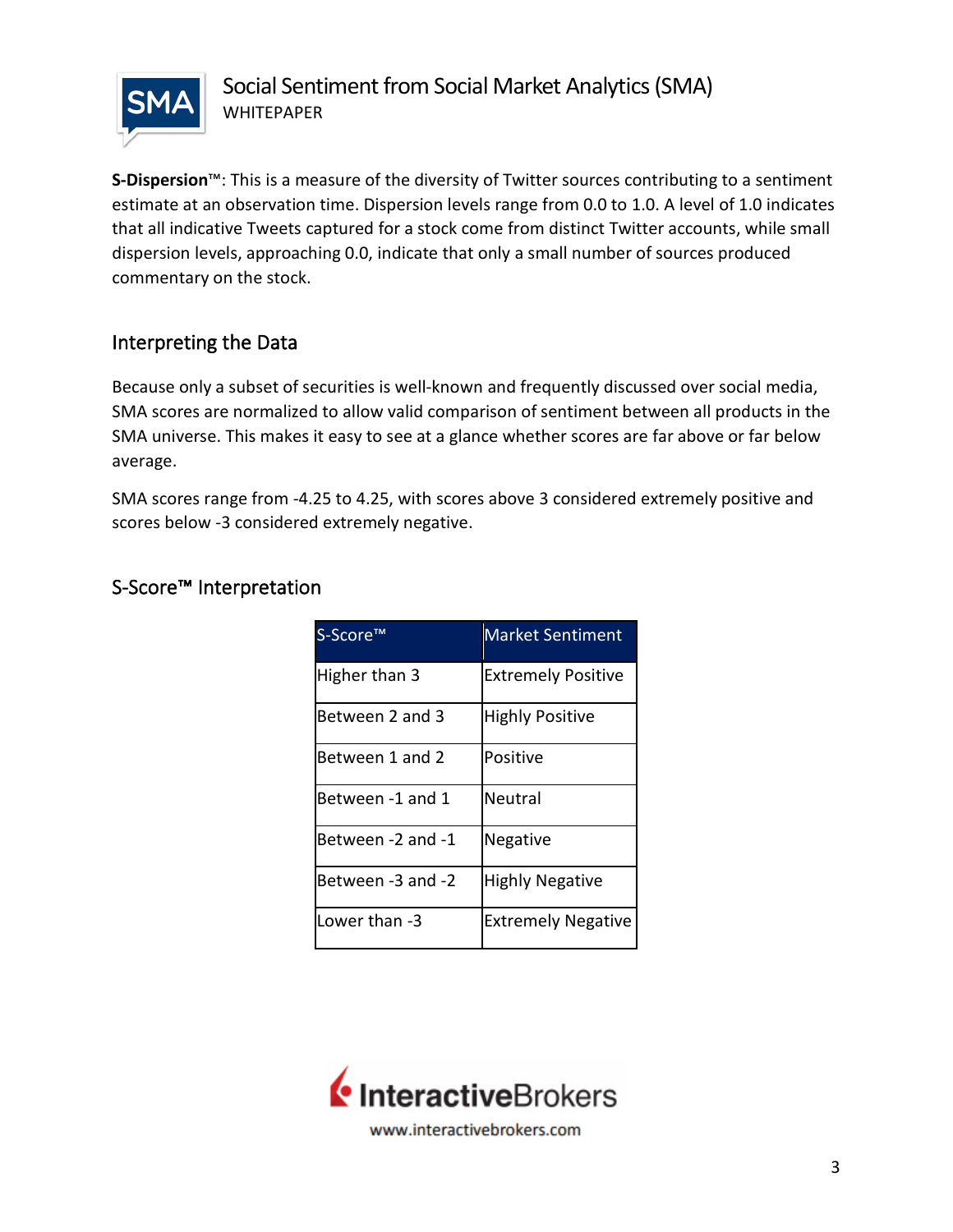

## SV-Score™ Interpretation

| SV-Score™         | <b>Tweet Volume</b>            |
|-------------------|--------------------------------|
| Higher than 3     | Much higher than normal        |
| Between 2 and 3   | Higher than normal             |
| Between 1 and 2   | Slightly higher than<br>normal |
| Between -1 and 1  | Normal                         |
| Between -2 and -1 | Slightly lower than normal     |
| Between -3 and -2 | Lower than normal              |
| Lower than -3     | Much lower than normal         |

#### Using the Data

In general, positive S-Scores™ are associated with favorable changes in investor sentiment, while negative scores are associated with unfavorable changes. IBKR incorporates Social Sentiment score data into several tools and windows throughout our trading platforms:

- [Fundamentals Explorer Widget](#page-3-0)
- <span id="page-3-0"></span>• [Columns](#page-4-0)

#### Fundamentals Explorer Widget

Choose an asset and access the Social Sentiment tab in the Fundamentals Explorer. View graphical representations of:

- S-Score
- S-V Score
- S-Delta
- S-Dispersion



www.interactivebrokers.com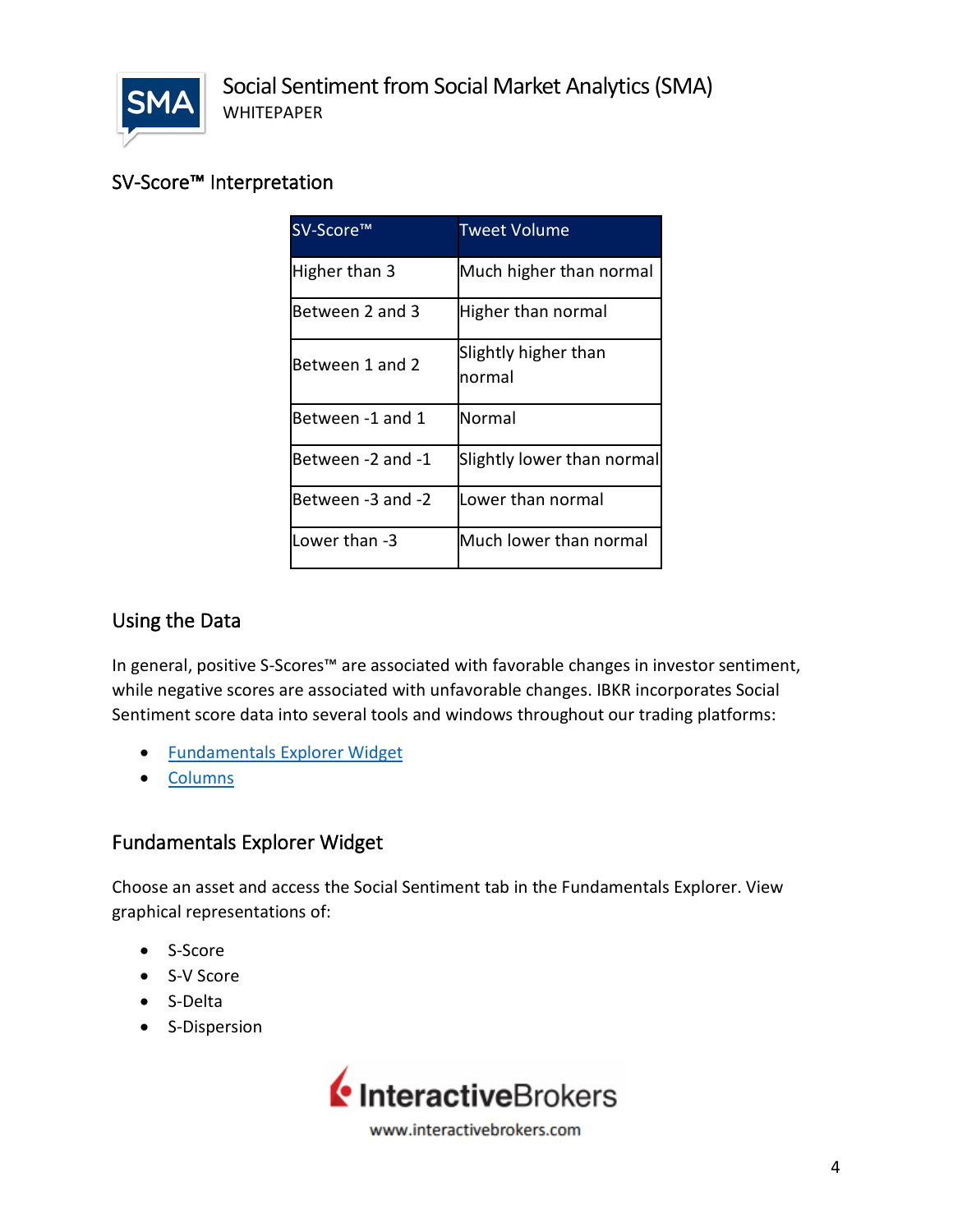

**Sentiment Score** and **Tweet Volume Score** boxes also include the Industry Average. This value is shown in gray below the score, and is also displayed graphically on the gauge as a grey dot to clearly show how its value relative to the company needle.

You can also see historical information for S Scores and SV Scores for both the product and industry plotted with the price of the product in the **Social Sentiment Trend** chart.



## <span id="page-4-0"></span>Columns

Add Social Sentiment columns to your Watchlist and other windows to see scores on assets that are within the SMA universe:

• Social Sentiment Score: S-Score

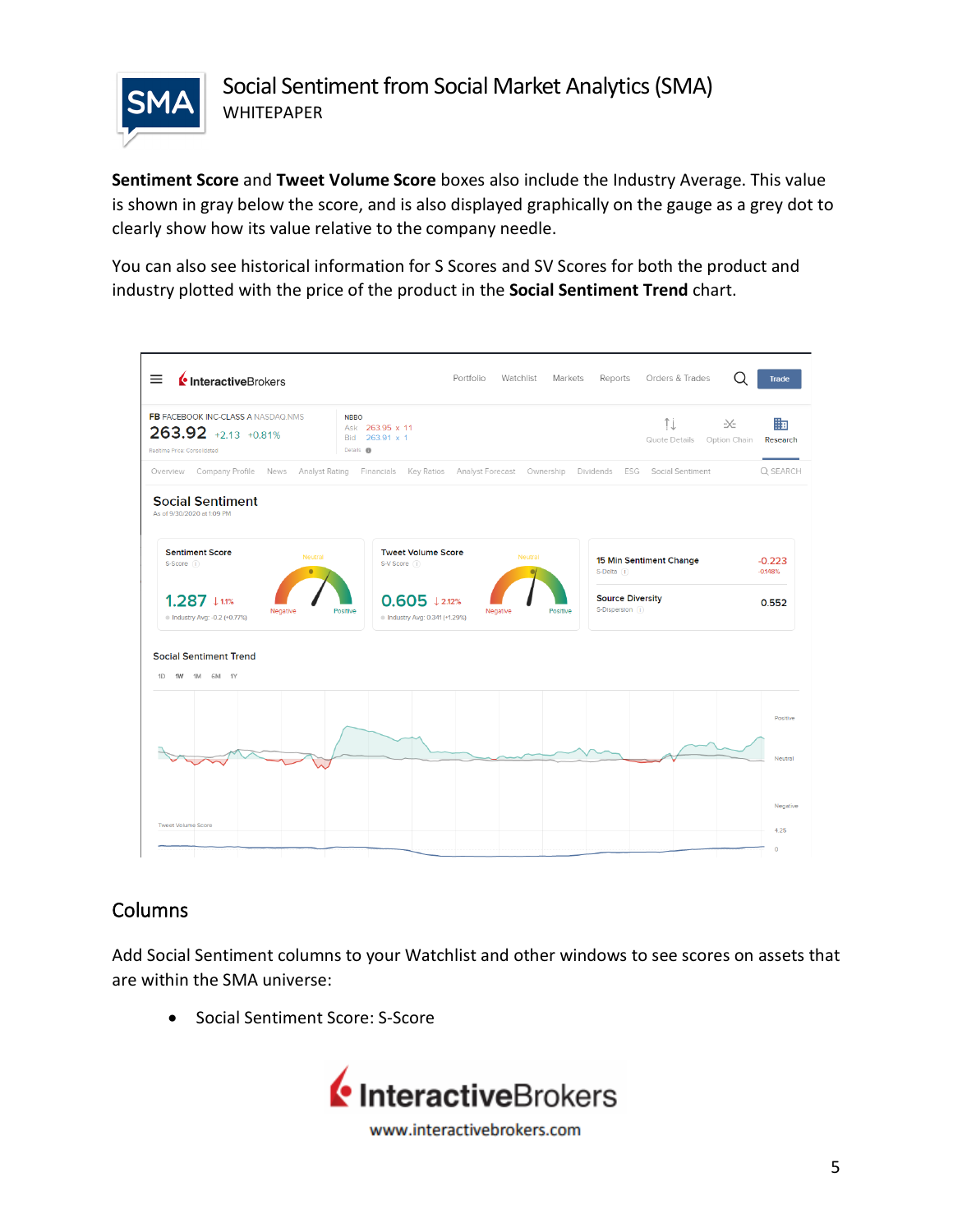

- Social Sentiment Score Change: S-Score change from the prior day's average
- Tweet Volume Score: S-V Score
- Social Sentiment Score Delta: S-Delta
- Tweet Volume Score Change: S-V Score change from the prior day's average

| <b>MONITOR</b>    | Portfolio                 | Favorites1         | US ESG Social Score | $+$                     |                  |
|-------------------|---------------------------|--------------------|---------------------|-------------------------|------------------|
|                   |                           | LAST               | SOC SNTMNT          | SOC SNT CHG TWT VOL SCR | <b>CHANGE</b>    |
| EUR.USD           | $+62$ 0.05%<br>$-1.18232$ |                    |                     |                         |                  |
| <b>GBP.USD</b>    | $-1.29454$                |                    |                     |                         | $-226 - 0.17%$   |
| AAPL Sep1         | $\bullet$                 | $0.03$ $0.16$      | 0.79                | 0.34                    | $-0.05 -62.5$    |
| M                 |                           | $6.93 - 3.53$      | 4.10                | $-0.41$                 | $-0.05 - 0.72%$  |
| FOOLX MF          | c28.90                    |                    |                     |                         |                  |
| T.                | <b>Barbara</b>            | 29.10 0.37         | $-0.19$             | $-0.70$                 | $-0.14 - 0.48%$  |
| L.                |                           | $36.97 - 2.71$     | 3.91                | 2.39                    | $-0.10 - 0.27%$  |
| <b>IBKR</b><br>-  |                           | 47.62 0.35         | 0.09                | $-0.68$                 | $-0.03 - 0.06\%$ |
| <b>HE Oct14'2</b> | 66.675<br>$\bullet$       |                    |                     |                         | $+1.450$ 2.22%   |
| <b>HE</b> Dec14'2 | 63.675<br>٠               |                    |                     |                         | $+1.700$ 2.74%   |
| USD.JPY           | 104.804                   |                    |                     |                         | $-146 - 0.14%$   |
| <b>AAPL</b>       |                           | 109.84 0.16        | 0.79                | 0.34                    | $-2.29 - 2.04%$  |
| <b>DIS</b>        | o.                        | 129.74 - 0.68      | 1.20                | $-0.06$                 | $-2.35 - 1.78%$  |
| <b>MMM</b> IBIS   | ٠                         | 146.12 2.99        | $-2.09$             | 0.82                    | +3.40 2.38%      |
| <b>MSFT</b>       | a.                        | $201.50 - 1.59$    | 1.60                | 0.20                    | $-3.55 - 1.73%$  |
| FB.               |                           | $253.13 - 0.91$    | 1.46                | 1.33                    | $-10.39 - 3.94%$ |
| <b>SPY</b>        | a.                        | 334.24 0.27        | 0.01                | 1.26                    | $-4.58 - 1.35%$  |
| <b>TSLA</b>       | $\mathbf{H}$ .            | 419.72 0.68        | 0.52                | $-0.37$                 | $-22.04 - 4.99%$ |
| <b>NVDA</b>       | o,                        | 494.65 - 0.45      | 2.44                | 0.05                    | $-5.93 - 1.18%$  |
| <b>AMZN</b>       |                           | $= 2987.33 - 0.76$ | 1.24                | 1.26                    | $-90.77 - 2.95%$ |
| <b>ES Dec18'2</b> | $*3332.25$                |                    |                     |                         | $-47.25 - 1.40%$ |
| <b>SPX INDEX</b>  | $* 3342.57$               |                    |                     |                         | $-42.92 - 1.27%$ |

As noted above, SMA scores range from -4.25 to 4.25, with scores above 3 considered extremely positive and scores below -3 considered extremely negative. Score columns are color-coded to help show positive and negative sentiment at a glance.